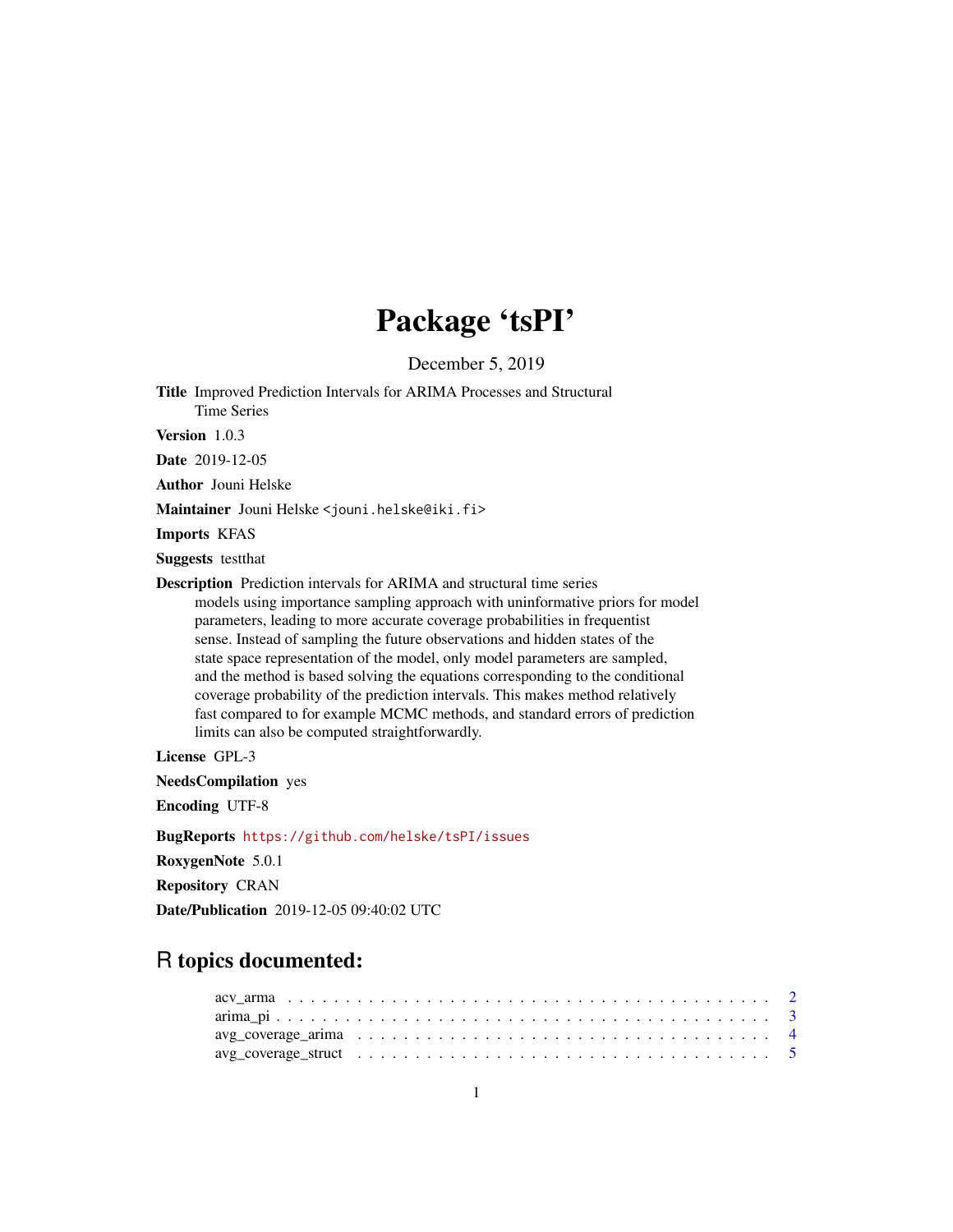#### <span id="page-1-0"></span>2 acv\_arma

| Index |  |  |  |  |  |  |  |  |  |  |  |  |  |  |  |  |  |
|-------|--|--|--|--|--|--|--|--|--|--|--|--|--|--|--|--|--|
|       |  |  |  |  |  |  |  |  |  |  |  |  |  |  |  |  |  |
|       |  |  |  |  |  |  |  |  |  |  |  |  |  |  |  |  |  |
|       |  |  |  |  |  |  |  |  |  |  |  |  |  |  |  |  |  |
|       |  |  |  |  |  |  |  |  |  |  |  |  |  |  |  |  |  |
|       |  |  |  |  |  |  |  |  |  |  |  |  |  |  |  |  |  |

<span id="page-1-1"></span>acv\_arma *Compute a theoretical autocovariance function of ARMA process*

#### Description

Function acv\_arma computes a theoretical autocovariance function of ARMA process.

#### Usage

acv\_arma(phi, theta, n)

#### Arguments

| phi   | vector containing the AR parameters |
|-------|-------------------------------------|
| theta | vector containing the MA parameters |
| n     | length of the time series           |

#### Value

vector of length n containing the autocovariances

#### See Also

[dacv\\_arma](#page-6-1).

#### Examples

```
## Example from Brockwell & Davis (1991, page 92-94)
## also in help page of ARMAacf (from stats)
n < -0:9answer <- 2^{(n)} \times (32/3 + 8 \times n) / (32/3)acv <- acv_arma(c(1.0, -0.25), 1.0, 10)
all.equal(acv/acv[1], answer)
```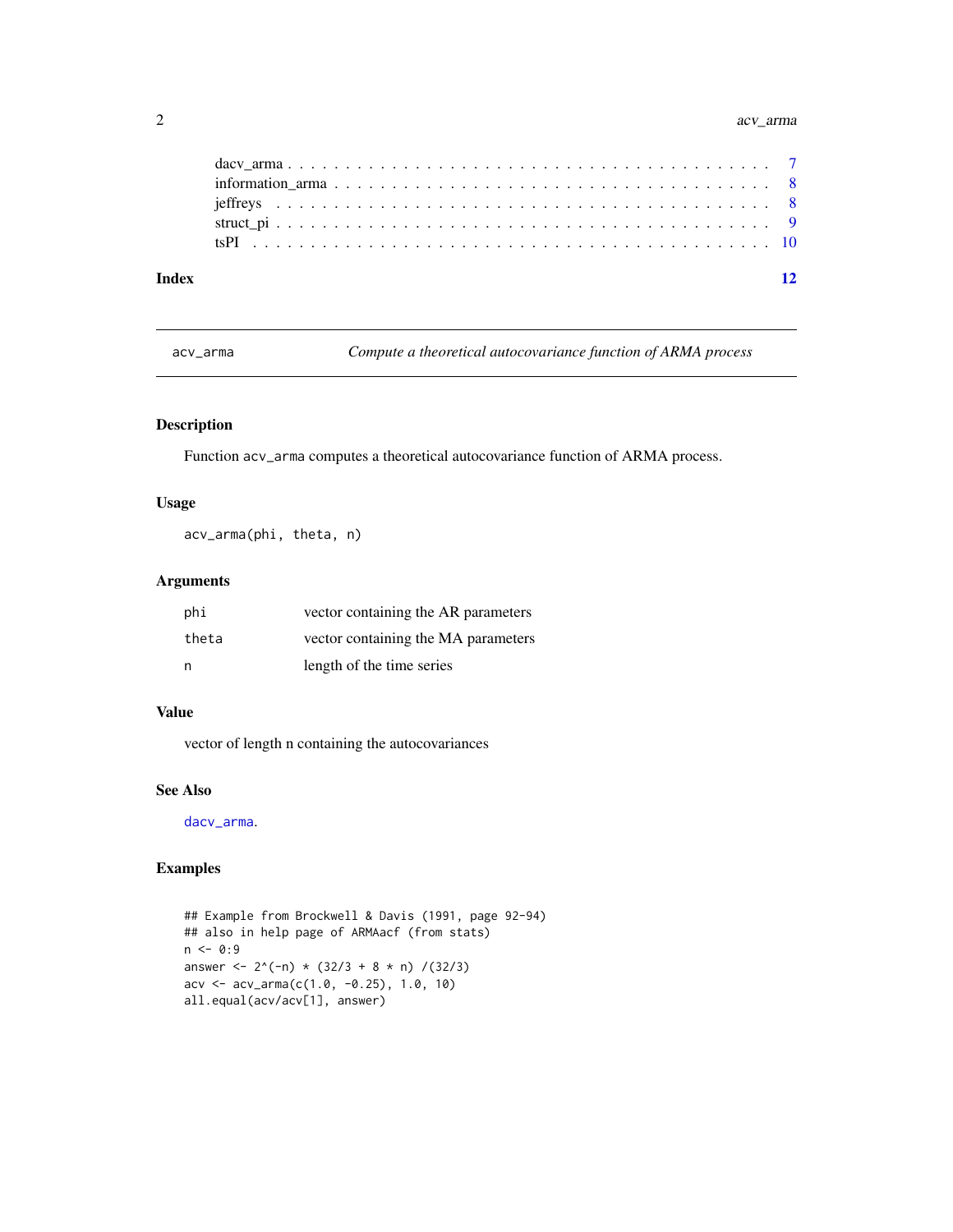<span id="page-2-1"></span><span id="page-2-0"></span>arima\_pi *Prediction Intervals for ARIMA Processes with Exogenous Variables Using Importance Sampling*

#### Description

Function arima\_pi computes prediction intervals for ARIMA processes with exogenous variables using importance sampling. For regression coefficients, diffuse (uninformative) prior is used, whereas multiple options for prior distributions for ARMA coefficients are supported.

#### Usage

```
\text{arima\_pi}(x, \text{ order}, \text{xreg} = \text{NULL}, \text{ n\_ahead} = 1, \text{ level} = 0.95,median = TRUE, se_limits = TRUE, prior = "uniform", custom_prior,
  custom_prior_args = NULL, nsim = 1000, invertibility = FALSE,
  last_only = FALSE, return_weights = FALSE, ...)
```
#### Arguments

| x                 | vector containing the time series                                                                                                                                                                                                                                                                                                           |
|-------------------|---------------------------------------------------------------------------------------------------------------------------------------------------------------------------------------------------------------------------------------------------------------------------------------------------------------------------------------------|
| order             | vector of length 3 with values p,d,q corresponding to the number of AR param-<br>eters, degree of differencing and number of MA parameters.                                                                                                                                                                                                 |
| xreg              | matrix or data frame containing the exogenous variables (not including the in-<br>tercept which is always included for non-differenced series)                                                                                                                                                                                              |
| n_ahead           | length of the forecast horizon.                                                                                                                                                                                                                                                                                                             |
| level             | desired frequentist coverage probability of the prediction intervals.                                                                                                                                                                                                                                                                       |
| median            | compute the median of the prediction interval.                                                                                                                                                                                                                                                                                              |
| se_limits         | compute the standard errors of the prediction interval limits.                                                                                                                                                                                                                                                                              |
| prior             | prior to be used in importance sampling for AR and MA parameters. Defaults to<br>uniform prior. Several Jeffreys' priors are also available (see jeffreys for de-<br>tails). If "custom", a user-defined custom prior is used (see next arguments). All<br>priors assume that the ARMA parameters lie in stationarity/invertibility region. |
| custom_prior      | function for computing custom prior. First argument must be a vector containing<br>the AR and MA parameters (in that order).                                                                                                                                                                                                                |
| custom_prior_args |                                                                                                                                                                                                                                                                                                                                             |
|                   | list containing additional arguments to custom_prior.                                                                                                                                                                                                                                                                                       |
| nsim              | number of simulations used in importance sampling. Default is 1000.                                                                                                                                                                                                                                                                         |
| invertibility     | Logical, should the priors include invertibility constraint? Default is FALSE.                                                                                                                                                                                                                                                              |
| last_only         | compute the prediction intervals only for the last prediction step.                                                                                                                                                                                                                                                                         |
|                   | return_weights Return (scaled) weights used in importance sampling.                                                                                                                                                                                                                                                                         |
| .                 | additional arguments for arima.                                                                                                                                                                                                                                                                                                             |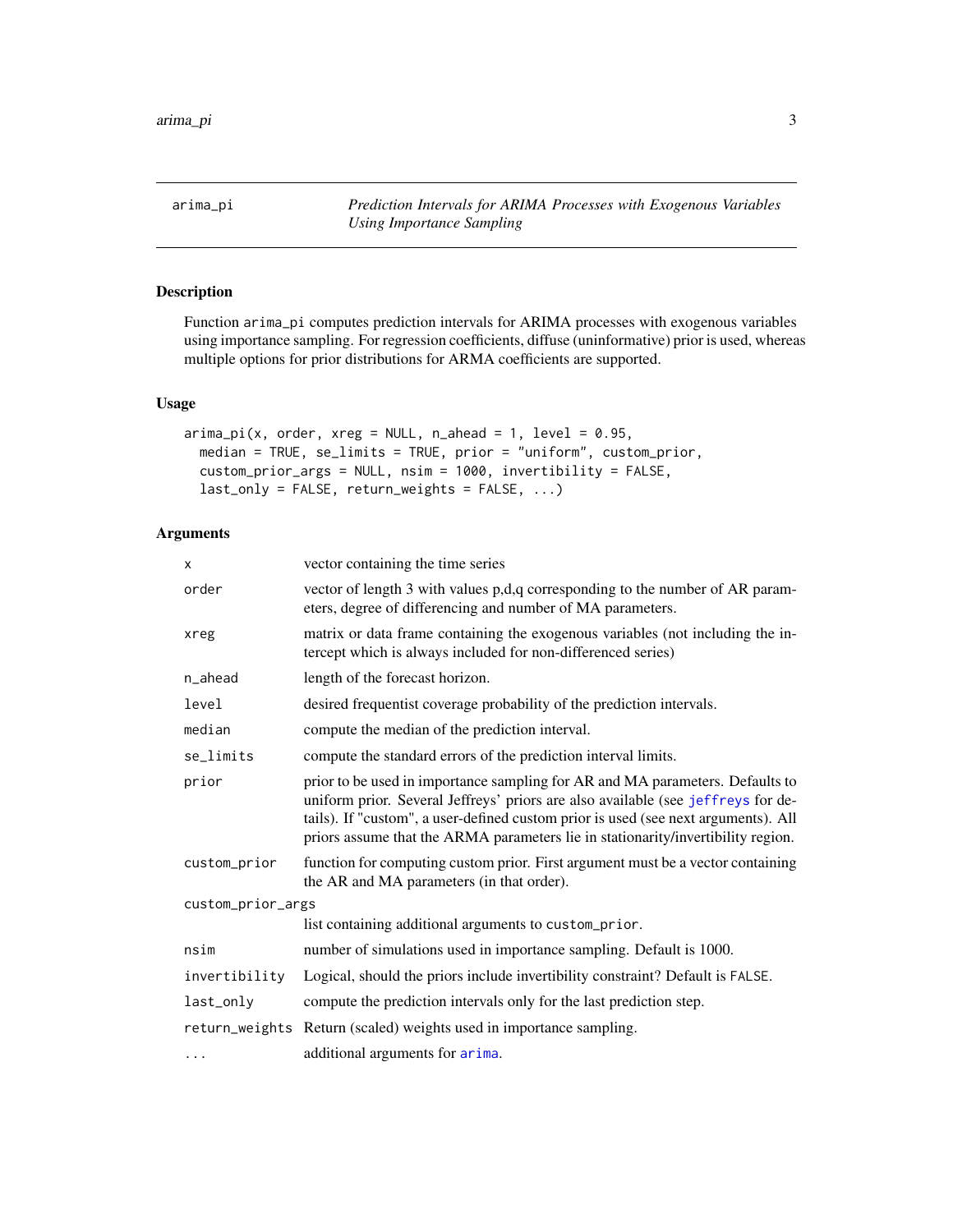<span id="page-3-0"></span>a list containing the prediction intervals. @references

- 1. Helske, J. and Nyblom, J. (2015). Improved frequentist prediction intervals for autoregressive models by simulation. In Siem Jan Koopman and Neil Shephard, editors, Unobserved Components and Time Series Econometrics. Oxford University Press. [http://urn.fi/URN:NBN:](http://urn.fi/URN:NBN:fi:jyu-201603141839) [fi:jyu-201603141839](http://urn.fi/URN:NBN:fi:jyu-201603141839)
- 2. Helske, J. and Nyblom, J. (2014). Improved frequentist prediction intervals for ARMA models by simulation. In Johan Knif and Bernd Pape, editors, Contributions to Mathematics, Statistics, Econometrics, and Finance: essays in honour of professor Seppo Pynnönen, number 296 in Acta Wasaensia, pages 71–86. University of Vaasa. [http://urn.fi/URN:NBN:](http://urn.fi/URN:NBN:fi:jyu-201603141836) [fi:jyu-201603141836](http://urn.fi/URN:NBN:fi:jyu-201603141836)

#### See Also

[tsPI](#page-9-1), [struct\\_pi](#page-8-1)

#### Examples

```
set.seed(123)
x \le -\arima.sim(n = 30, \text{ model} = list(ar = 0.9))pred_arima \leq predict(arima(x, order = c(1,0,0)), n.ahead = 10, se.fit = TRUE)
pred_arima <- cbind(pred = pred_arima$pred,
  lwr = pred_arima$pred - qnorm(0.975)*pred_arima$se,
  upr = pred_arima$pred + qnorm(0.975)*pred_arima$se)
pred \le arima_pi(x, order = c(1,0,0), n_ahead = 10)
ts.plot(ts.union(x,pred_arima, pred[,1:3]), col = c(1, 2, 2, 2, 3, 3, 3),
  lty = c(1,1,2,2,1,2,2)
```

| avg_coverage_arima | Compute the average coverage of the prediction intervals computed |
|--------------------|-------------------------------------------------------------------|
|                    | by naive plug-in method and arima_pi                              |

#### Description

Computes expected coverage probabilities of the prediction intervals of ARMA process by simulating time series from the known model.

#### Usage

```
avg\_coverage\_arima(\phi hi = NULL, theta = NULL, d = 0, n, n_ahead = 1,nsim2, nsim = 100, level = 0.95, prior = "uniform",
  return_all_coverages = FALSE, ...)
```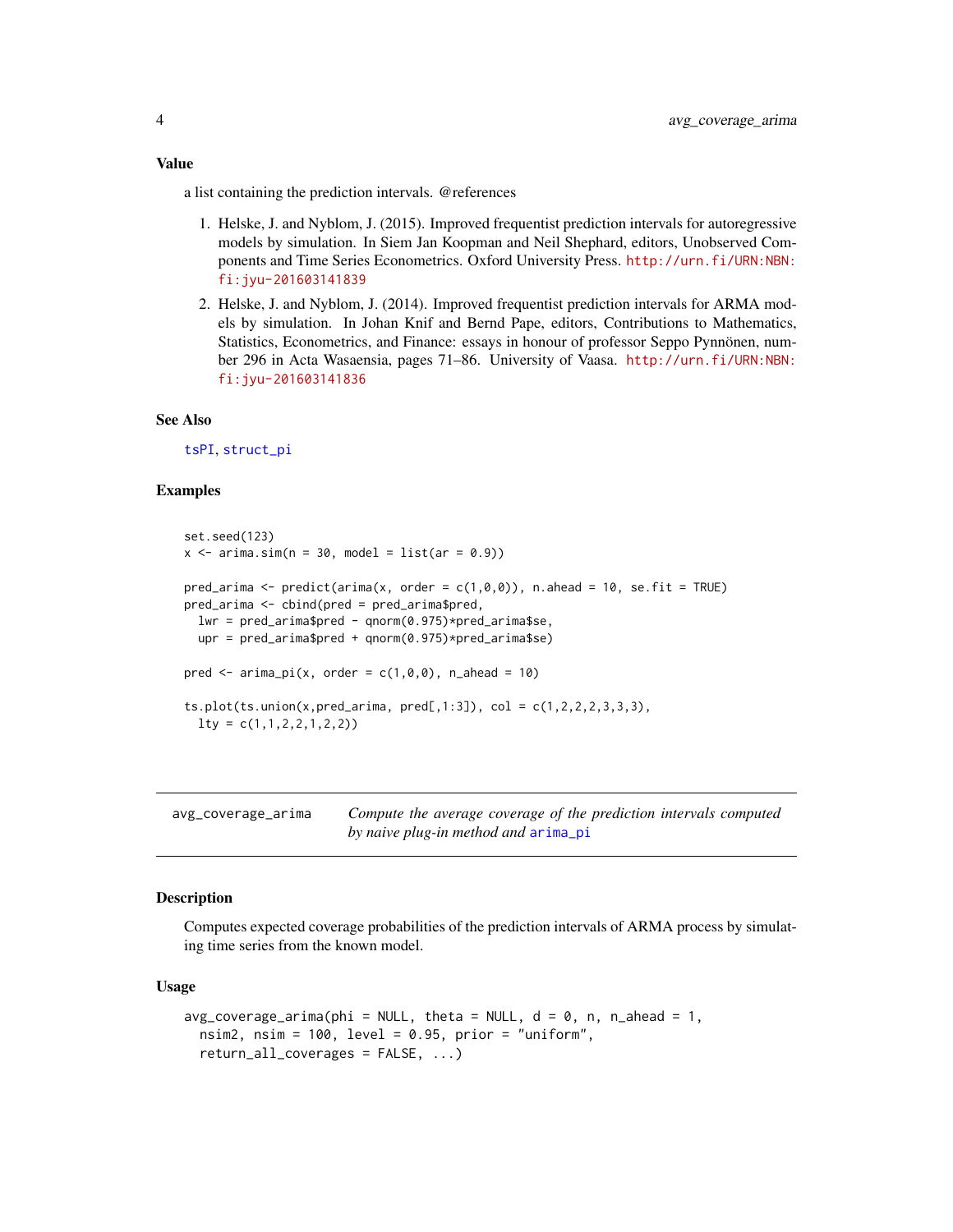#### <span id="page-4-0"></span>Arguments

| phi                  | vector containing the AR parameters                                                                                      |
|----------------------|--------------------------------------------------------------------------------------------------------------------------|
| theta                | vector containing the MA parameters                                                                                      |
| d                    | degree of differencing                                                                                                   |
| n                    | length of the time series                                                                                                |
| n_ahead              | length of the forecast horizon                                                                                           |
| nsim2                | number of simulations used in computing the expected coverage                                                            |
| nsim                 | number of simulations used in importance sampling                                                                        |
| level                | desired coverage probability of the prediction intervals                                                                 |
| prior                | prior to be used in importance sampling. Multiple choices are allowed.                                                   |
| return_all_coverages |                                                                                                                          |
|                      | return raw results <i>i.e.</i> coverages for each simulations. When FALSE (default),<br>summary statistics are returned. |
| $\cdots$             | additional arguments to arima pi.                                                                                        |
|                      |                                                                                                                          |

#### Value

a list containing the coverage probabilities

#### See Also

[arima\\_pi](#page-2-1).

#### Examples

```
## Not run:
set.seed(123)
# takes a while, notice se, increase nsim2 to get more accurate results
avg\_coverage\_arima(\text{phi} = 0.9, n = 50, n\_ahead = 10, nsim2 = 100)avg\_coverage\_arima(\text{phi} = 0.9, \text{theta} = -0.6, n = 50, n\_ ahead = 10, nsim2 = 100)## End(Not run)
```
avg\_coverage\_struct *Compute the average coverage of the prediction intervals computed by* [struct\\_pi](#page-8-1) *and plug-in method*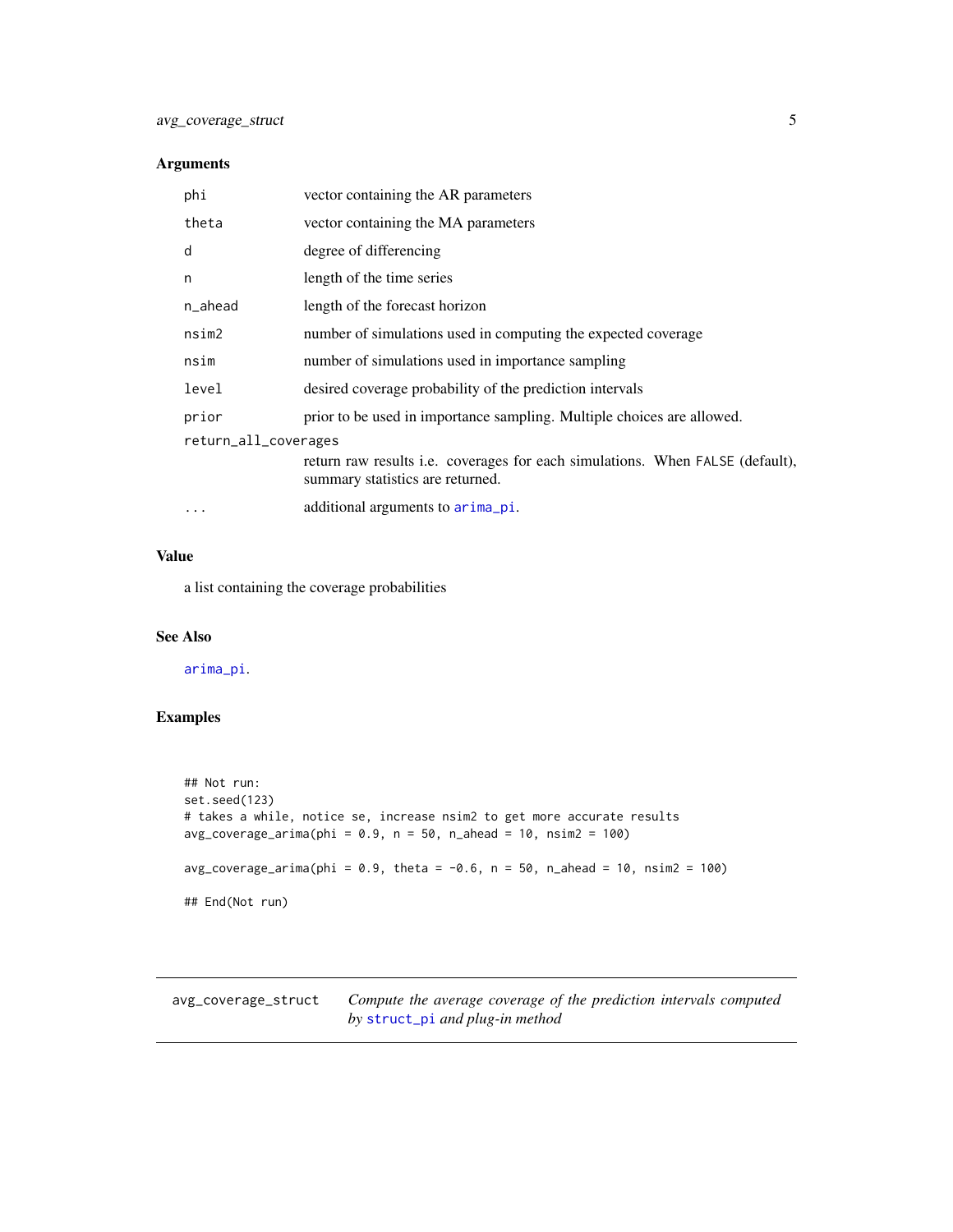#### <span id="page-5-0"></span>Description

Computes expected coverage probabilities of the prediction intervals of structural time series model. Note that for the plug-in method only standard deviations are assumed to be identical to their estimates, but the initial values for the states are still treated as diffuse. Because of this, plug-in method often performs relatively well in case of structural time series models compared to similar type of ARIMA models (local level and local linear trend models are closely related to ARIMA(0,1,1) and  $ARIMA(0,2,2)$  models), and in some cases even outperforms the importance sampling approach with uniform prior (see examples). This is not suprising, as local level and local linear trend models are closely related to  $ARIMA(0,1,1)$  and  $ARIMA(0,2,2)$  models, and the effect of uncertainty in MA components is not as significant as the uncertainty of AR components

#### Usage

```
avg\_coverage\_struct(type = c("level", "trend", "BSM"), sds, frequency = 1,n, n_ahead = 1, nsim2, nsim = 100, level = 0.95, prior = "uniform",
  return_all_coverages = FALSE, ...)
```
#### Arguments

| type                 | Type of model. See struct_pi.                                                                                     |
|----------------------|-------------------------------------------------------------------------------------------------------------------|
| sds                  | vector containing the standard deviations of the model (observation error, level,<br>slope, and seasonal).        |
| frequency            | frequency of the series, needed for seasonal component.                                                           |
| n                    | length of the time series                                                                                         |
| n_ahead              | length of the forecast horizon                                                                                    |
| nsim2                | number of simulations used in computing the expected coverage                                                     |
| nsim                 | number of simulations used in importance sampling                                                                 |
| level                | desired coverage probability of the prediction intervals                                                          |
| prior                | prior to be used in importance sampling.                                                                          |
| return_all_coverages |                                                                                                                   |
|                      | return raw results i.e. coverages for each simulations. When FALSE (default),<br>summary statistics are returned. |
| $\cdots$             | additional arguments to struct_pi.                                                                                |

#### Value

a list containing the coverage probabilities

#### See Also

[struct\\_pi](#page-8-1).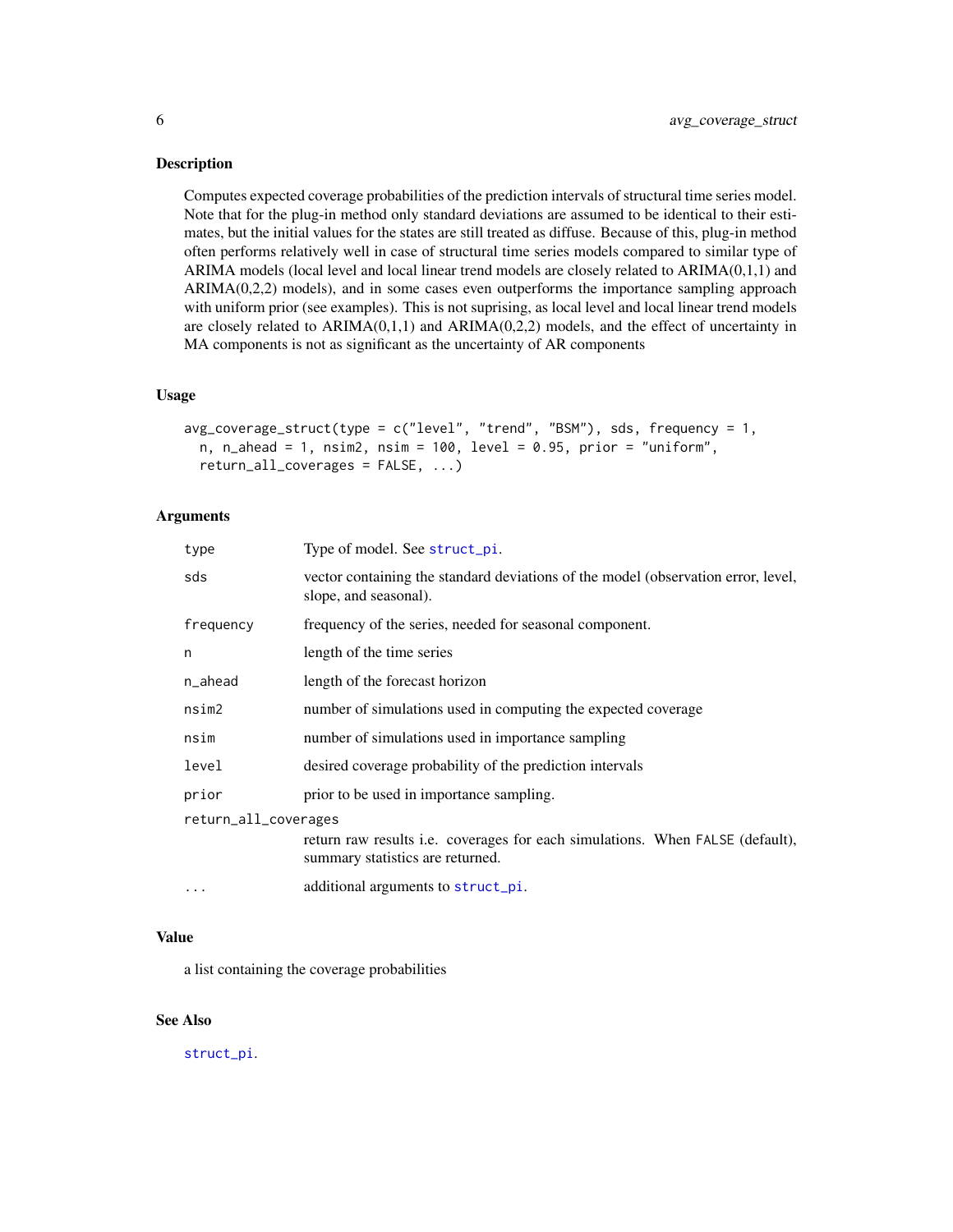#### <span id="page-6-0"></span>dacv\_arma 7

### Examples

```
## Not run:
set.seed(123)
# takes a while, notice se, increase nsim2 to get more accurate results
avg\_coverage\_struct(type = "level", sds = c(1, 0.1), n = 50, n\_ ahead = 10, nsim2 = 100)avg\_coverage\_struct(type = "BSM", sds = c(1, 1, 0.1, 10),frequency = 4, n = 50, n_ahead = 10, nsim2 = 100)
## End(Not run)
```
<span id="page-6-1"></span>

| dacv arma | Compute the partial derivatives of theoretical autocovariance function |
|-----------|------------------------------------------------------------------------|
|           | of ARMA process                                                        |

#### Description

Function dacv\_arma computes the partial derivatives of theoretical autocovariance function of ARMA process

#### Usage

dacv\_arma(phi, theta, n)

#### Arguments

| phi   | vector containing the AR parameters |
|-------|-------------------------------------|
| theta | vector containing the MA parameters |
| n     | length of the time series           |

#### Value

matrix containing the partial derivatives autocovariances, each column corresponding to one parameter of vector (phi,theta) (in that order)

#### See Also

[acv\\_arma](#page-1-1).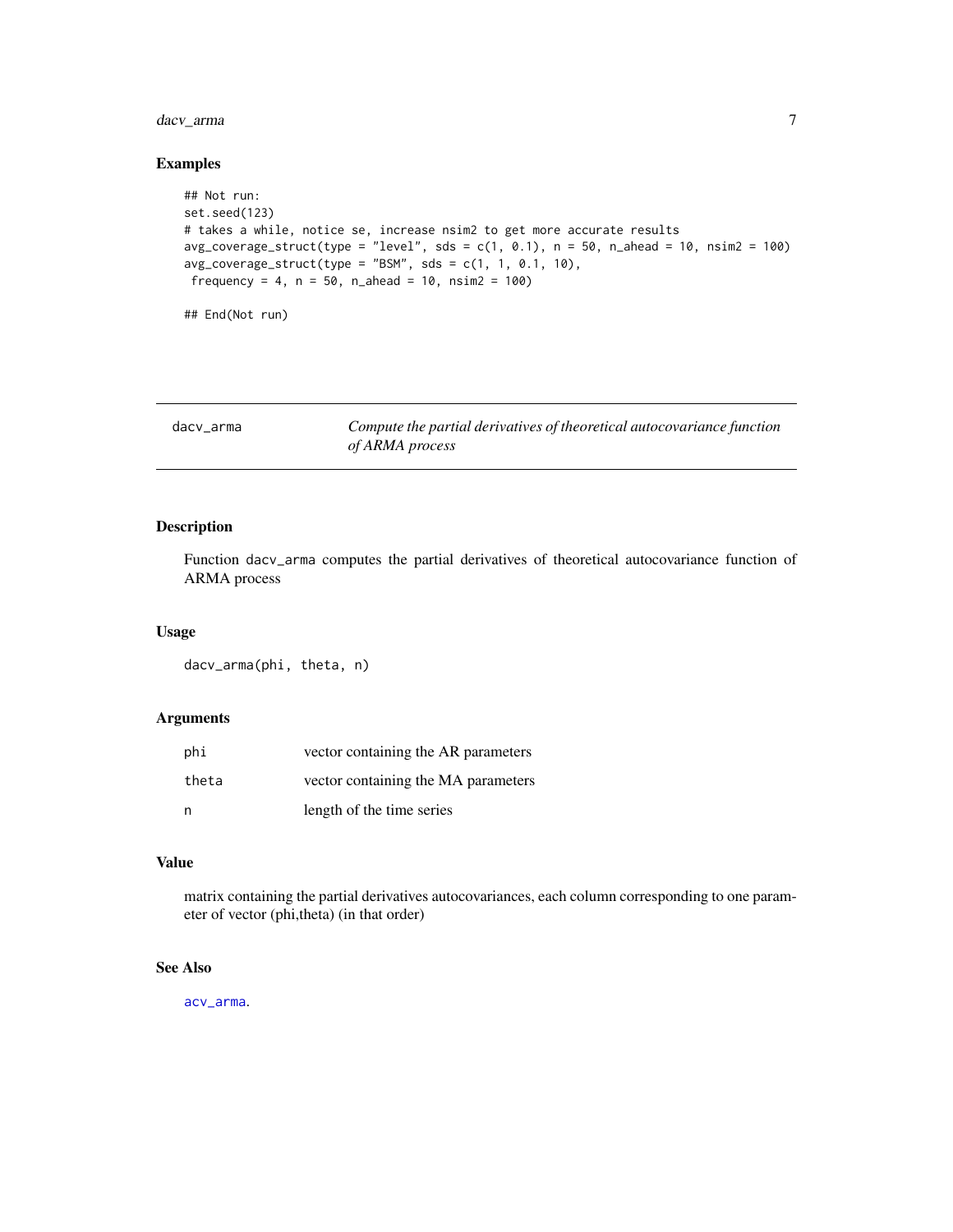<span id="page-7-0"></span>

#### **Description**

Fortran implementation of InformationMatrixARMA function of FitARMA package, except that the function uses the same ARMA model definition as arima, where both the AR and MA parts of the model are on the right side of the equation, i.e. MA coefficients differ in sign compared to InformationMatrixARMA.

#### Usage

information\_arma(phi = NULL, theta = NULL)

#### Arguments

| phi   | Autoregressive coefficients. |
|-------|------------------------------|
| theta | Moving average coefficients. |

#### Value

Large sample approximation of information matrix for ARMA process.

#### References

- 1. Box, G. and Jenkins, G. (1970). Time Series Analysis: Forecasting and Control. San Francisco: Holden-Day.
- 2. McLeod, A. I. and Zhang, Y., (2007). Faster ARMA maximum likelihood estimation Computational Statistics & Data Analysis 52(4) URL http://dx.doi.org/10.1016/j.csda.2007.07.020

<span id="page-7-1"></span>

| ieffreys |       |  | Compute different types of importance weights based on Jeffreys's |  |  |
|----------|-------|--|-------------------------------------------------------------------|--|--|
|          | prior |  |                                                                   |  |  |

#### Description

These functions compute different types of importance weights based on Jeffreys's priors used in [arima\\_pi](#page-2-1).

#### Usage

```
approx_joint_jeffreys(psi, xreg = NULL, p, q, n)
approx_marginal_jeffreys(psi, p, q)
exact_joint_jeffreys(psi, xreg = NULL, p, q, n)
exact_marginal_jeffreys(psi, p, q, n)
```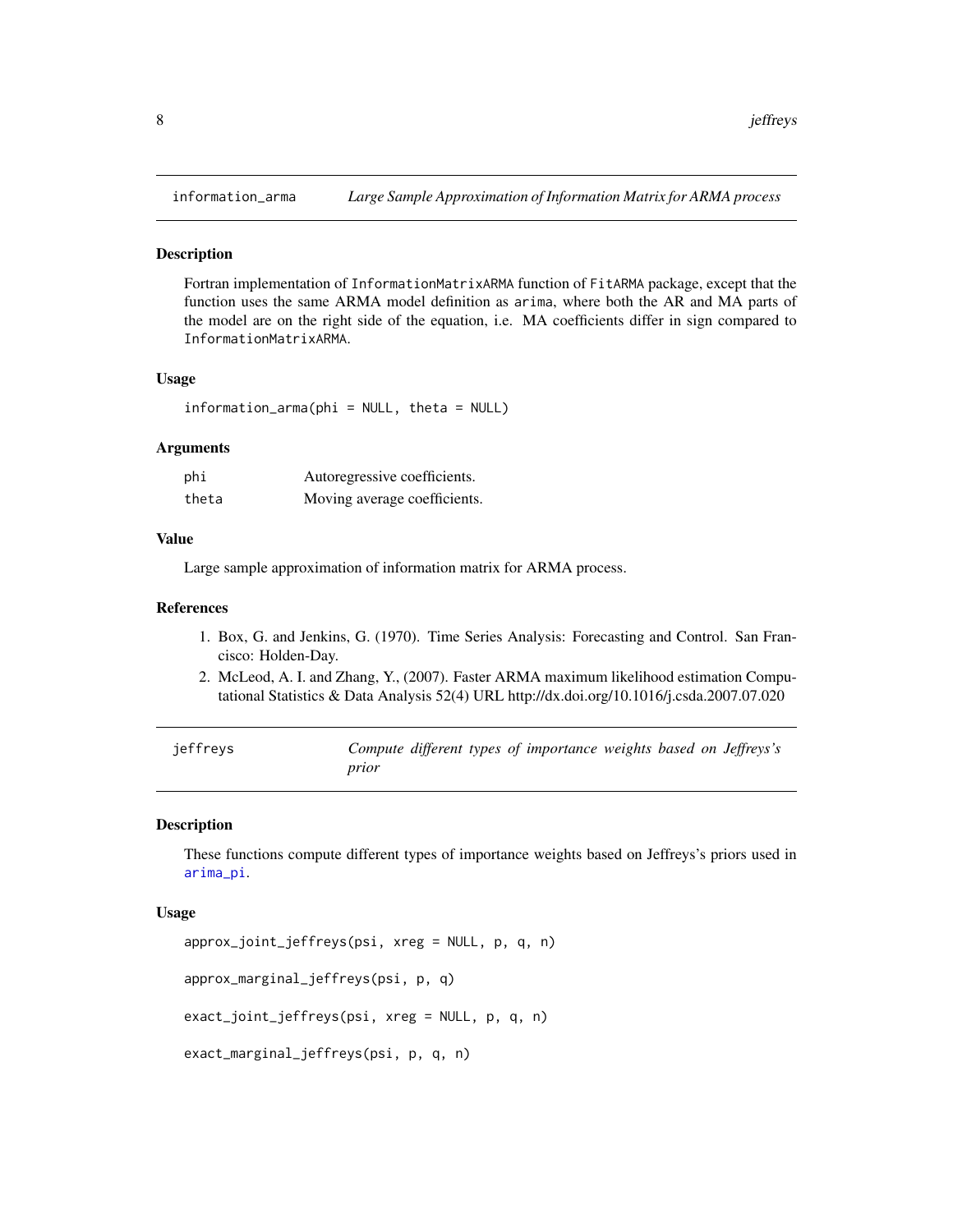#### <span id="page-8-0"></span>struct\_pi 9

#### Arguments

| psi  | vector containing the ar and ma parameters (in that order).                                                                                    |
|------|------------------------------------------------------------------------------------------------------------------------------------------------|
| xreg | matrix or data frame containing the exogenous variables (not including the in-<br>tercept which is always included for non-differenced series) |
| p    | number of ar parameters                                                                                                                        |
|      | number of ma parameters                                                                                                                        |
|      | length of the time series                                                                                                                      |
|      |                                                                                                                                                |

#### See Also

[arima\\_pi](#page-2-1).

<span id="page-8-1"></span>

| struct_pi | Prediction Intervals for Structural Time Series with Exogenous Vari- |
|-----------|----------------------------------------------------------------------|
|           | ables Using Importance Sampling                                      |

#### Description

Function struct\_pi computes prediction intervals for structural time series with exogenous variables using importance sampling.

#### Usage

```
struct_pi(x, type = c("level", "trend", "BSM"), xreg = NULL, n_ahead = 1,
  level = 0.95, median = TRUE, se_limits = TRUE, prior = "uniform",
 custom_prior, custom_prior_args = NULL, nsim = 1000, inits = NULL,
 last_only = FALSE, return_weights = FALSE)
```
#### Arguments

| X         | vector containing the time series                                                                                                                                                                                                                                               |
|-----------|---------------------------------------------------------------------------------------------------------------------------------------------------------------------------------------------------------------------------------------------------------------------------------|
| type      | type of model. Possible options are "level", "trend" and "BSM", correspond-<br>ing to local level, local linear trend, and local linear trend model with seasonal<br>component.                                                                                                 |
| xreg      | matrix or data frame containing the exogenous variables (not including the in-<br>tercept which is always included for non-differenced series)                                                                                                                                  |
| n_ahead   | length of the forecast horizon.                                                                                                                                                                                                                                                 |
| level     | desired frequentist coverage probability of the prediction intervals.                                                                                                                                                                                                           |
| median    | compute the median of the prediction interval.                                                                                                                                                                                                                                  |
| se_limits | compute the standard errors of the prediction interval limits.                                                                                                                                                                                                                  |
| prior     | prior to be used in importance sampling for log-sd parameters. Defaults to uni-<br>form prior on logarithm of standard deviations (with constraints that all vari-<br>ances are smaller than $1e7$ ). If "custom", a user-defined custom prior is used<br>(see next arguments). |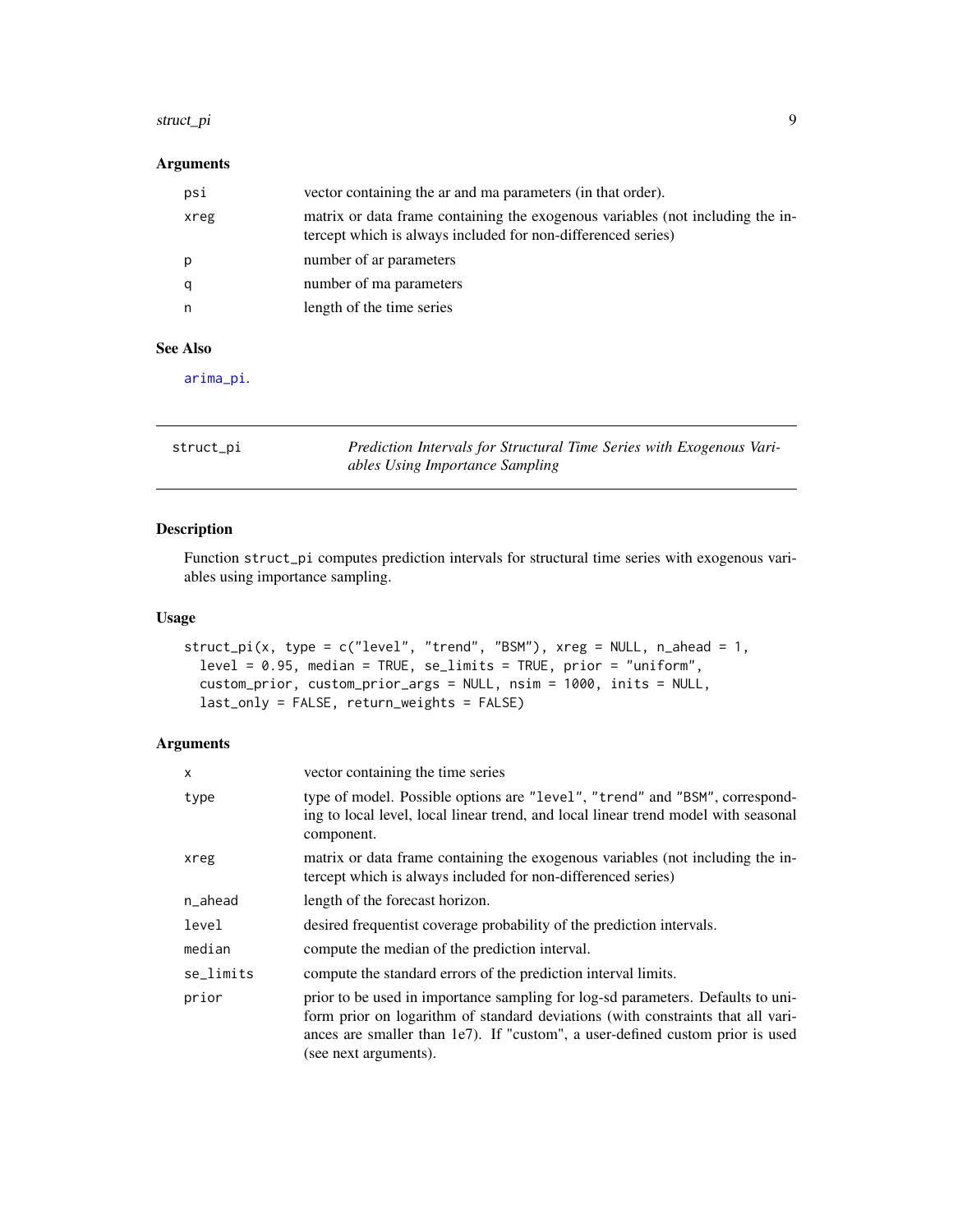<span id="page-9-0"></span>

| custom_prior      | function for computing custom prior. First argument must be a vector containing |
|-------------------|---------------------------------------------------------------------------------|
|                   | the log-variance parameters (observation error, level, slope, and seasonal).    |
| custom_prior_args |                                                                                 |
|                   | list containing additional arguments to custom_prior.                           |
| nsim              | number of simulations used in importance sampling. Default is 1000.             |
| inits             | initial values for log-sds                                                      |
| last_only         | compute the prediction intervals only for the last prediction step.             |
|                   | return_weights Return (scaled) weights used in importance sampling.             |

#### Value

a list containing the prediction intervals.

#### See Also

[tsPI](#page-9-1), [arima\\_pi](#page-2-1) @references

1. Helske, J. (2015). Prediction and interpolation of time series by state space models. University of Jyväskylä. PhD thesis, Report 152. <http://urn.fi/URN:NBN:fi:jyu-201603111829>

#### Examples

```
pred_StructTS <- predict(StructTS(Nile, type ="level"), n.ahead = 10, se.fit = TRUE)
pred_StructTS <- cbind(pred = pred_StructTS$pred,
 lwr = pred_StructTS$pred - qnorm(0.975)*pred_StructTS$se,
upr = pred_StructTS$pred + qnorm(0.975)*pred_StructTS$se)
set.seed(123)
pred <- struct_pi(Nile, type = "level", n_ahead = 10)
ts.plot(ts.union(Nile,pred_StructTS, pred[,1:3]), col = c(1, 2, 2, 2, 3, 3, 3),
 lty = c(1,1,2,2,1,2,2)
```
<span id="page-9-1"></span>tsPI *Improved Prediction Intervals for ARIMA Processes and Structural Time Series*

#### Description

Package tsPI computes prediction intervals for ARIMA and structural time series models by using importance sampling approach with uninformative priors for model parameters, leading to more accurate coverage probabilities in frequentist sense. Instead of sampling the future observations and hidden states of the state space representation of the model, only model parameters are sampled, and the method is based solving the equations corresponding to the conditional coverage probability of the prediction intervals. This makes method relatively fast compared to for example MCMC methods, and standard errors of prediction limits can also be computed straightforwardly.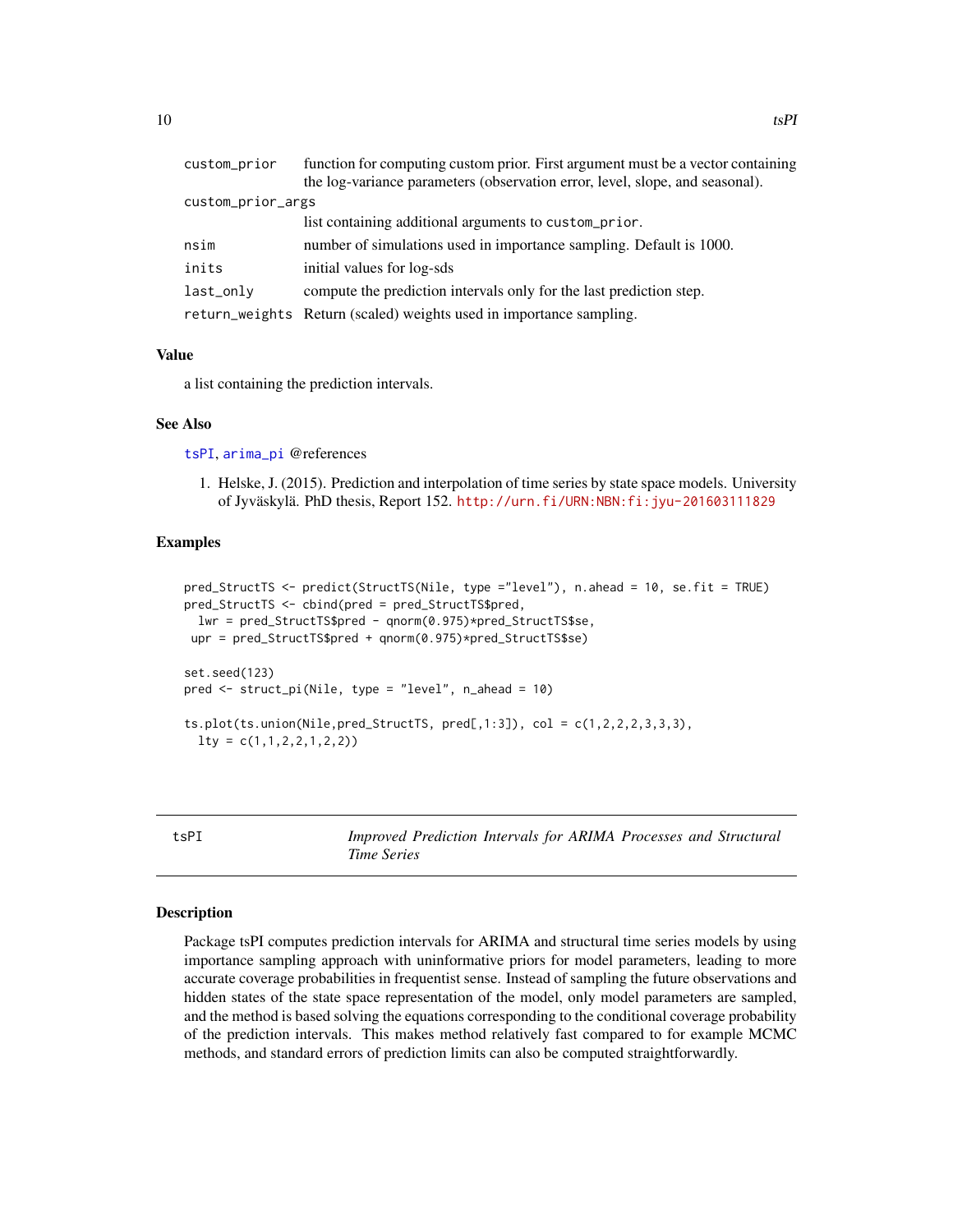#### References

- 1. Helske, J. and Nyblom, J. (2013). Improved frequentist prediction intervals for autoregressive models by simulation. In Siem Jan Koopman and Neil Shephard, editors, Unobserved Components and Time Series Econometrics. Oxford University Press. In press.
- 2. Helske, J. and Nyblom, J. (2014). Improved frequentist prediction intervals for ARMA models by simulation. In Johan Knif and Bernd Pape, editors, Contributions to Mathematics, Statistics, Econometrics, and Finance: essays in honour of professor Seppo Pynnönen, number 296 in Acta Wasaensia, pages 71–86. University of Vaasa.
- 3. Helske, J. (2015). Prediction and interpolation of time series by state space models. University of Jyväskylä. PhD thesis, Report 152.